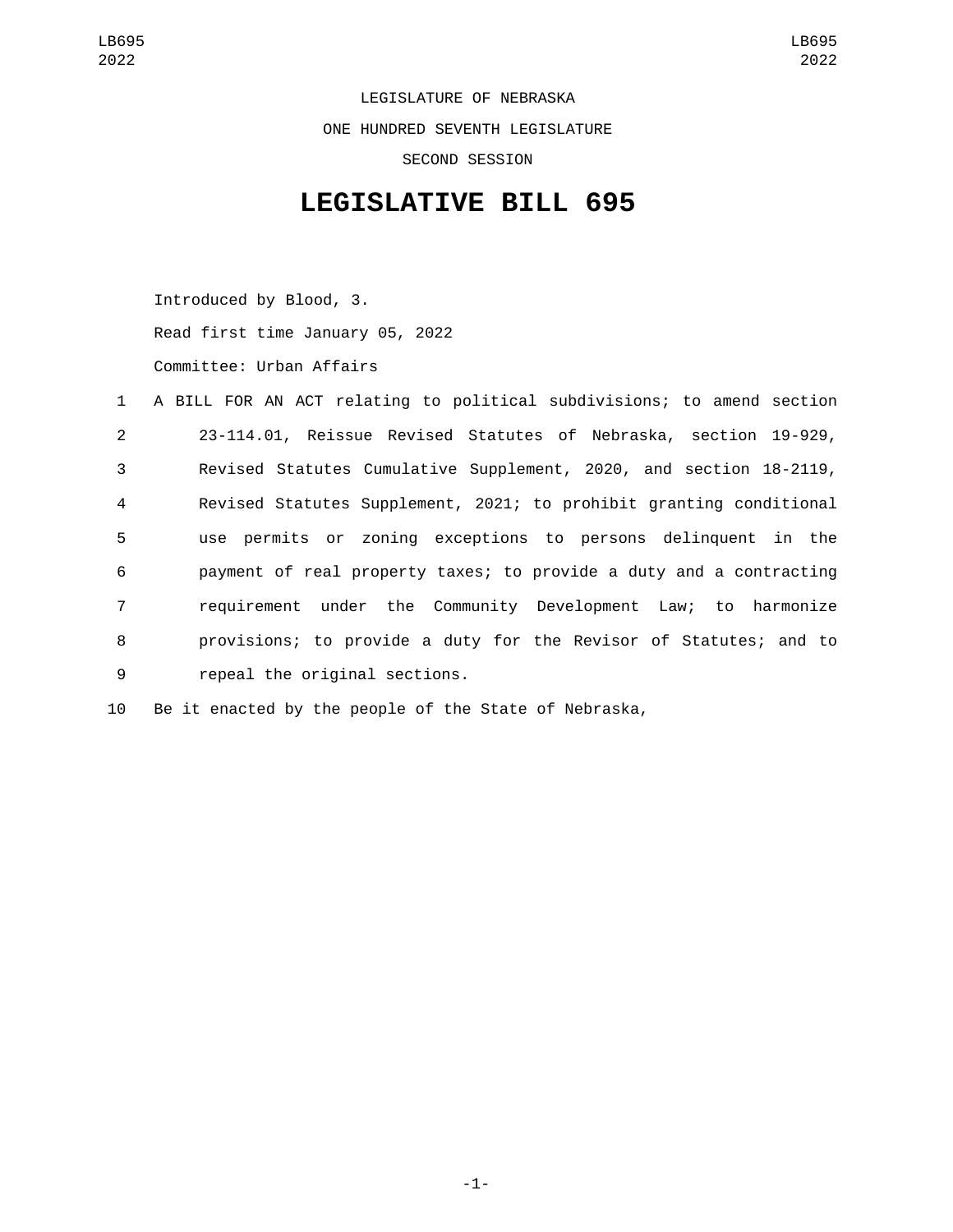| $\mathbf{1}$ | Section 1. A city of the metropolitan class or any appropriate            |
|--------------|---------------------------------------------------------------------------|
| 2            | planning board or city official of such city, in exercising the powers    |
| 3            | conferred by sections 14-401 to 14-418, shall not grant a conditional use |
| 4            | permit or zoning change or exception to any person applying for such      |
| 5            | permit, change, or exception who is delinguent in the payment of any real |
| 6            | property taxes owed to such city until such delinguent taxes are paid and |
| $7^{\circ}$  | collected in full.                                                        |
| 8            | Sec. 2. A city of the primary class or any city planning commission       |

 or city planning director of such city shall not grant a conditional use permit or zoning change or exception to any person applying for such permit, change, or exception who is delinquent in the payment of any real property taxes owed to such city until such delinquent taxes are paid and 13 collected in full.

 Sec. 3. Section 18-2119, Revised Statutes Supplement, 2021, is 15 amended to read:

16 18-2119 (1)(a)  $(1)$  An authority shall, by public notice by publication once each week for two consecutive weeks in a legal newspaper having a general circulation in the city, prior to the consideration of any redevelopment contract proposal relating to real estate owned or to be owned by the authority, invite proposals from, and make available all pertinent information to, private redevelopers or any persons interested in undertaking the redevelopment of an area, or any part thereof, which the governing body has declared to be in need of redevelopment. Such notice shall identify the area, and shall state that such further information as is available may be obtained at the office of the authority. The authority shall consider all redevelopment proposals and the financial and legal ability of the prospective redevelopers to carry out their proposals. The authority shall state in any request for proposals issued pursuant to this section that no contract will be entered into with any redeveloper who is delinquent in the payment of any 31 real property taxes owed to the city.

-2-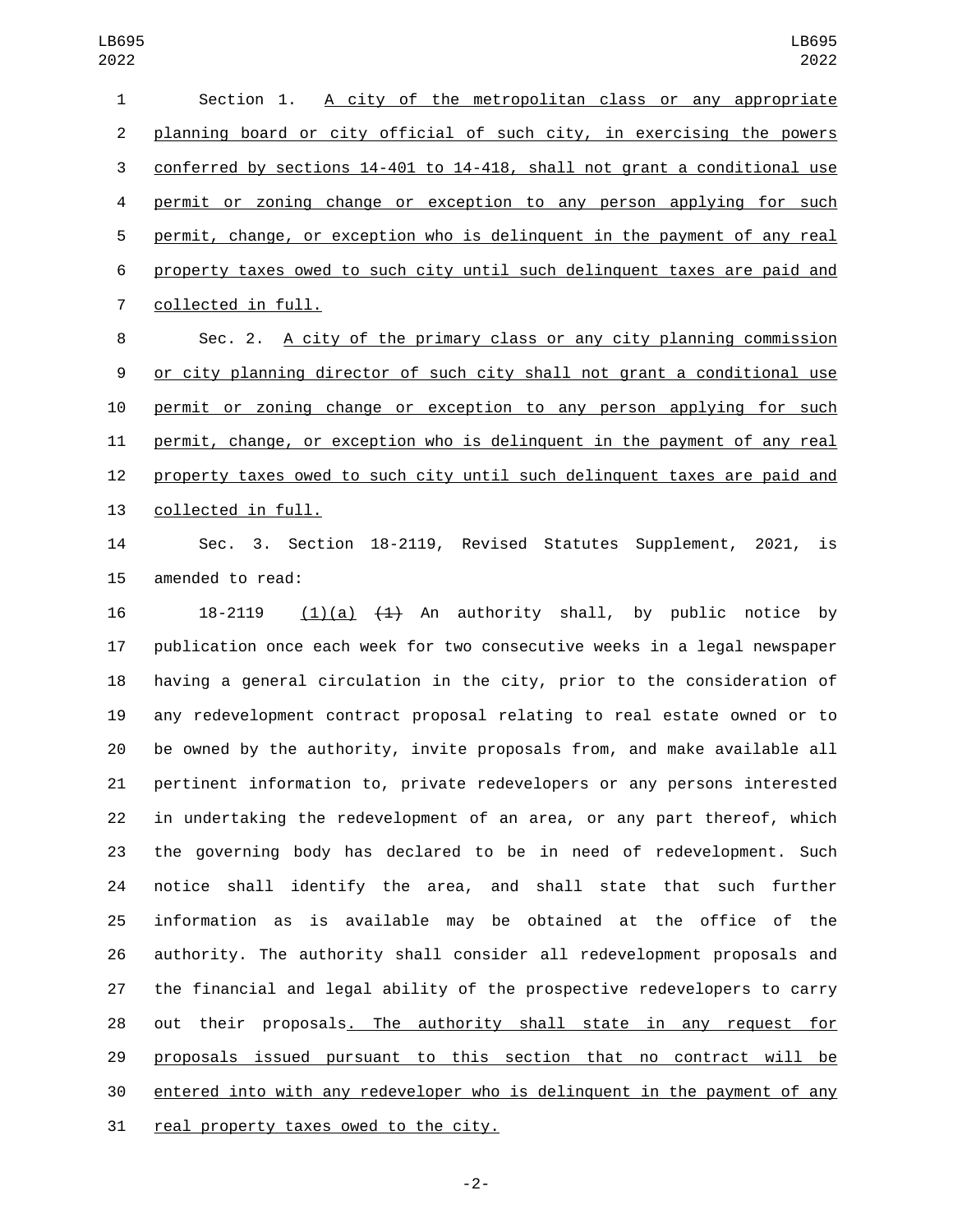(b) The authority and may negotiate with any redevelopers for proposals for the purchase or lease of any real property in the redevelopment project area. The authority may accept such redevelopment contract proposal as it deems to be in the public interest and in furtherance of the purposes of the Community Development Law if the authority has, not less than thirty days prior thereto, notified the governing body in writing of its intention to accept such redevelopment contract proposal. Thereafter, the authority may execute such redevelopment contract in accordance with the provisions of section 18-2118 and deliver deeds, leases, and other instruments and take all steps necessary to effectuate such redevelopment contract. In its discretion, the authority may, without regard to the foregoing provisions 13 of this subdivision section, dispose of real property in a redevelopment project area to private redevelopers for redevelopment under such reasonable competitive bidding procedures as it shall prescribe, subject 16 to the provisions of section 18-2118.

 (2) In the case of any real estate owned by a redeveloper, the authority may enter into a redevelopment contract providing for such undertakings as the authority shall determine appropriate. Any such redevelopment contract relating to real estate within an enhanced employment area shall include a statement of the redeveloper's consent with respect to the designation of the area as an enhanced employment area, shall be recorded with respect to the real estate owned by the redeveloper, and shall be binding upon all future owners of such real 25 estate.

 (3)(a) Prior to entering into a redevelopment contract pursuant to this section for a redevelopment plan that includes the division of taxes as provided in section 18-2147, the authority shall require the redeveloper to certify the following to the authority:

 (i) Whether the redeveloper has filed or intends to file an application to receive tax incentives under the Nebraska Advantage Act or

-3-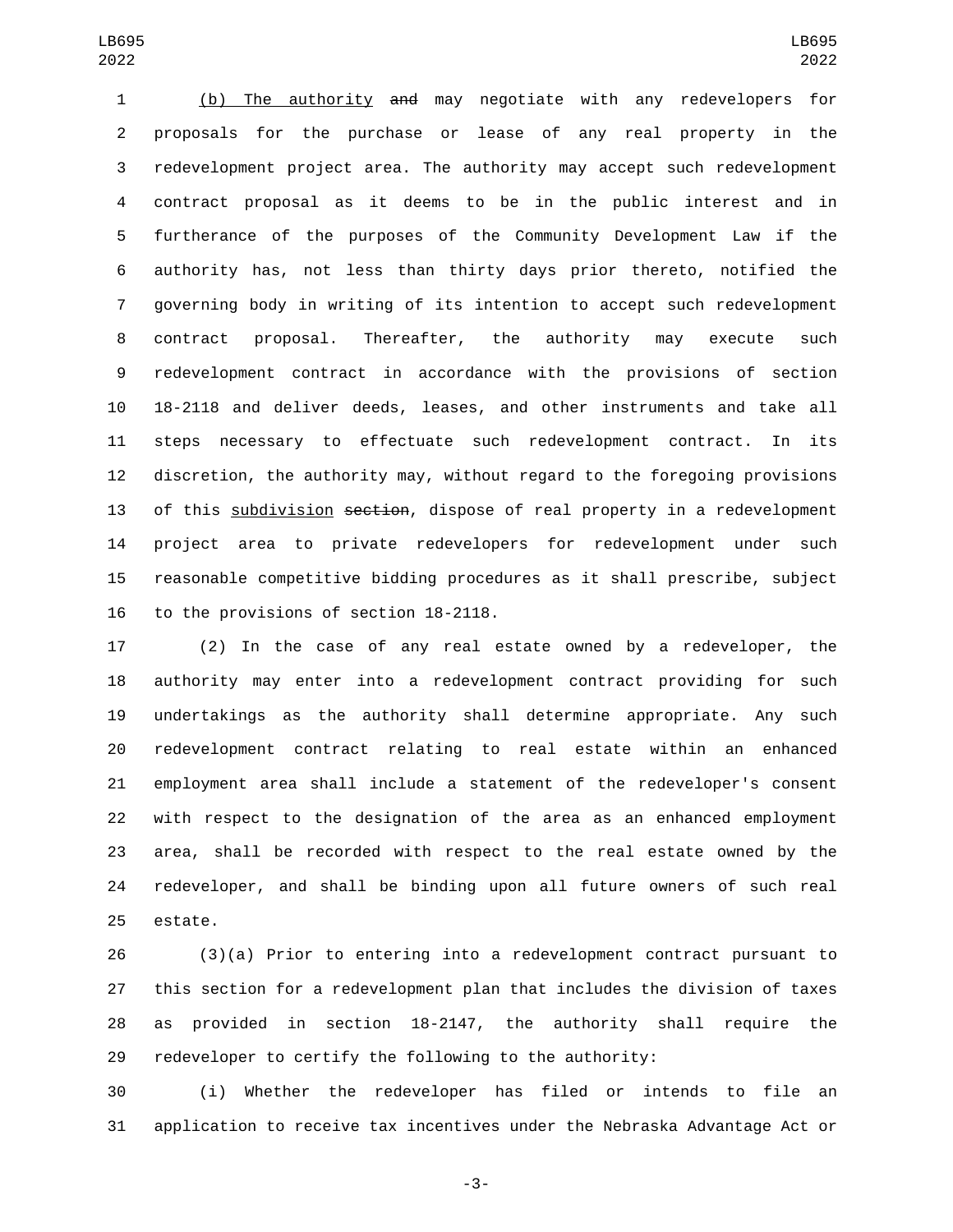the ImagiNE Nebraska Act for a project located or to be located within 2 the redevelopment project area;

 (ii) Whether such application includes or will include, as one of the tax incentives, a refund of the city's local option sales tax 5 revenue; and

 (iii) Whether such application has been approved under the Nebraska 7 Advantage Act or the ImagiNE Nebraska Act; and  $\div$ 

 (iv) That the redeveloper is current on the payment of all real 9 property taxes owed to the city.

 (b) The authority may consider the information provided under subdivision (3)(a) of this section in determining whether to enter into 12 the redevelopment contract.

 (4) A redevelopment contract for a redevelopment plan or redevelopment project that includes the division of taxes as provided in section 18-2147 shall include a provision requiring that the redeveloper retain copies of all supporting documents that are associated with the redevelopment plan or redevelopment project and that are received or generated by the redeveloper for three years following the end of the last fiscal year in which ad valorem taxes are divided and provide such copies to the city as needed to comply with the city's retention requirements under section 18-2117.04. For purposes of this subsection, supporting document includes any cost-benefit analysis conducted pursuant to section 18-2113 and any invoice, receipt, claim, or contract received or generated by the redeveloper that provides support for receipts or 25 payments associated with the division of taxes.

 (5) A redevelopment contract for a redevelopment plan that includes 27 the division of taxes as provided in section 18-2147 shall may include a provision requiring that all ad valorem taxes levied upon real property in a redevelopment project be paid before the taxes become delinquent in order for such redevelopment project to receive funds from such division 31 of taxes.

-4-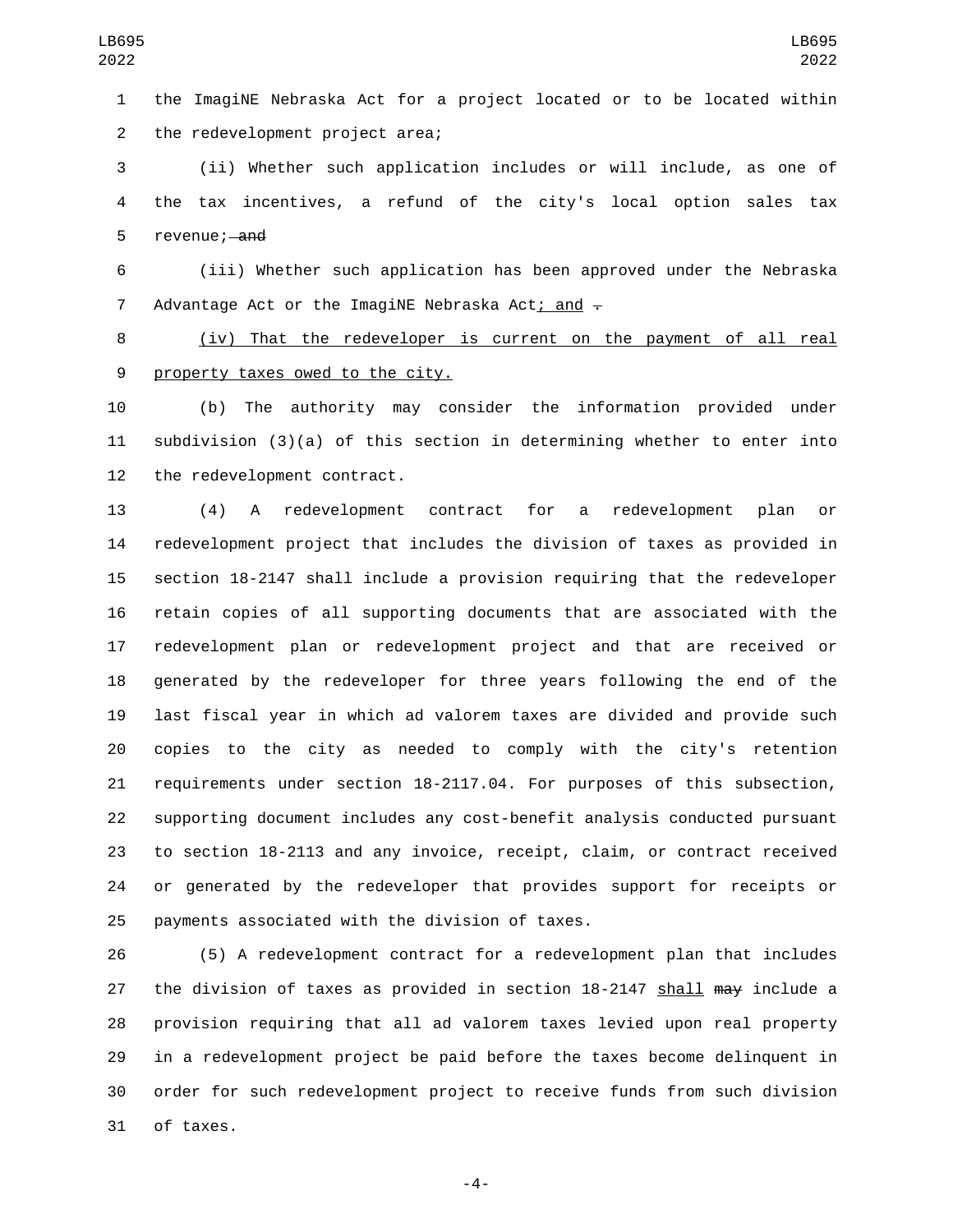(6) A redevelopment contract for a redevelopment plan or redevelopment project that includes the division of taxes as provided in section 18-2147 may include any additional requirements deemed necessary by the city to ensure that such plan or project complies with the city's comprehensive development plan, the city's affordable housing action plan required under section 19-5505, city zoning regulations, and any other reasonable planning requirements or goals established by the city.

 Sec. 4. Section 19-929, Revised Statutes Cumulative Supplement, 9 2020, is amended to read:

 19-929 (1) Except as provided in sections 19-930 to 19-933, the planning commission of a city of the first class, city of the second class, or village shall (a) make and adopt plans for the physical development of the city or village, including any areas outside its boundaries which in the commission's judgment bear relation to the planning of such city or village and including a comprehensive development plan as defined by section 19-903, (b) prepare and adopt such implemental means as a capital improvement program, subdivision regulations, building codes, and a zoning ordinance in cooperation with other interested municipal departments, and (c) consult with and advise public officials and agencies, public utilities, civic organizations, educational institutions, and citizens with relation to the promulgation and implementation of the comprehensive development plan and its implemental programs. The commission may delegate authority to any such group to conduct studies and make surveys for the commission, make preliminary reports on its findings, and hold public hearings before submitting its final reports. The city council or village board of trustees shall not take final action on matters relating to the comprehensive development plan, capital improvements, building codes, subdivision development, annexation of territory, or zoning until it has received the recommendation of the planning commission if such commission in fact has been created and is existent. The city council or village

-5-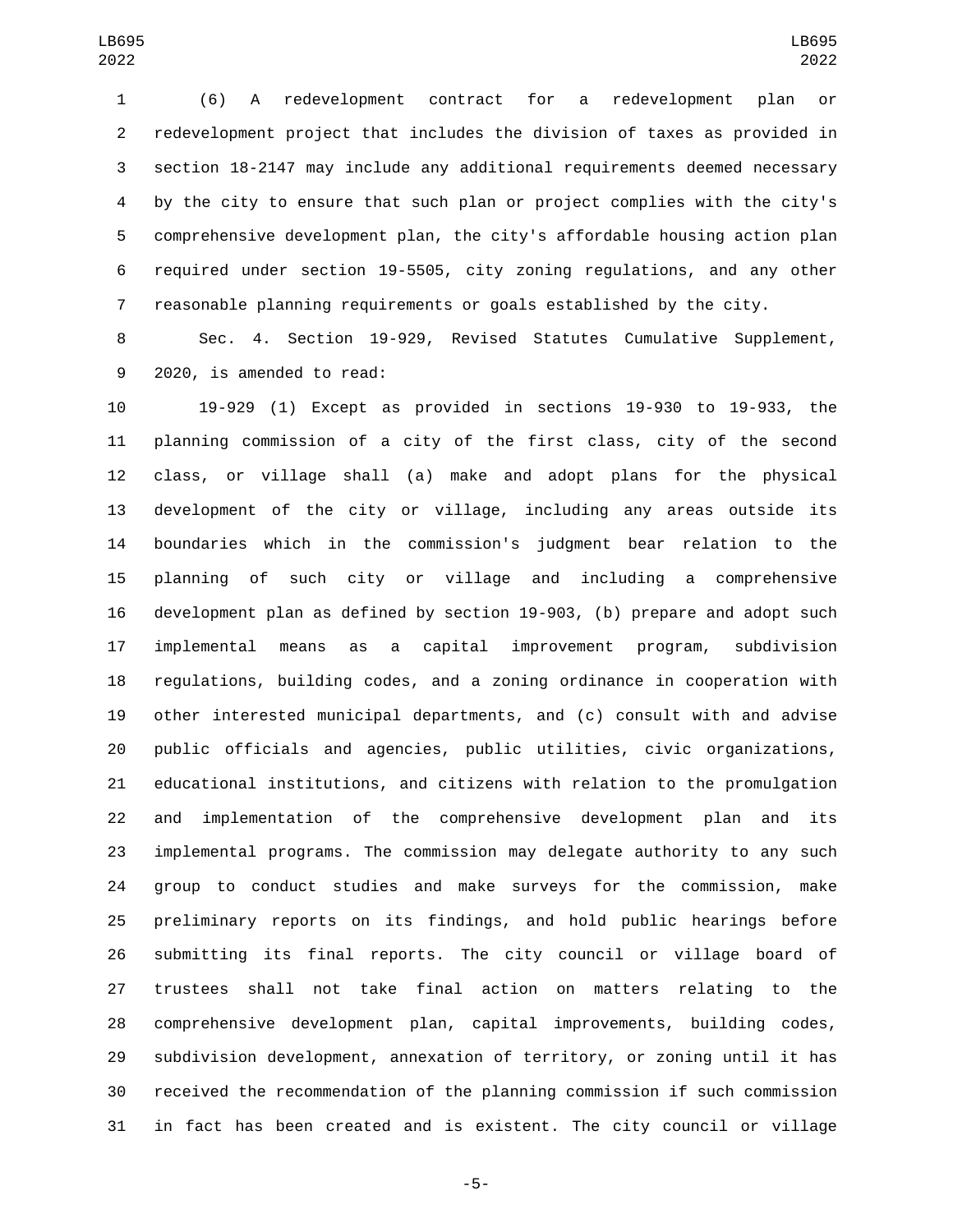board of trustees shall by ordinance set a reasonable time within which the recommendation from the planning commission is to be received. A recommendation from the planning commission shall not be required for subdivision of existing lots and blocks whenever all required public improvements have been installed, no new dedication of public rights-of- way or easements is involved, and such subdivision complies with the ordinance requirements concerning minimum areas and dimensions of such lots and blocks, if the city council or village board of trustees has designated, by ordinance, an agent pursuant to section 19-916.

 (2) The planning commission may, with the consent of the city council or village board of trustees, in its own name (a) make and enter into contracts with public or private bodies, (b) receive contributions, bequests, gifts, or grant funds from public or private sources, (c) expend the funds appropriated to it by the city or village, (d) employ agents and employees, and (e) acquire, hold, and dispose of property.

 The planning commission may on its own authority make arrangements consistent with its program, conduct or sponsor special studies or planning work for any public body or appropriate agency, receive grants, remuneration, or reimbursement for such studies or work, and at its public hearings, summon witnesses, administer oaths, and compel the 21 giving of testimony.

 $(3)(a)$   $(3)$  The planning commission may grant conditional uses or special exceptions to property owners for the use of their property if the city council or village board of trustees has, through a zoning ordinance or special ordinance, generally authorized the commission to exercise such powers and has approved the standards and procedures adopted by the commission for equitably and judiciously granting such conditional uses or special exceptions. The granting of a conditional use permit or special exception shall only allow property owners to put their property to a special use if it is among those uses specifically identified in the zoning ordinance as classifications of uses which may

-6-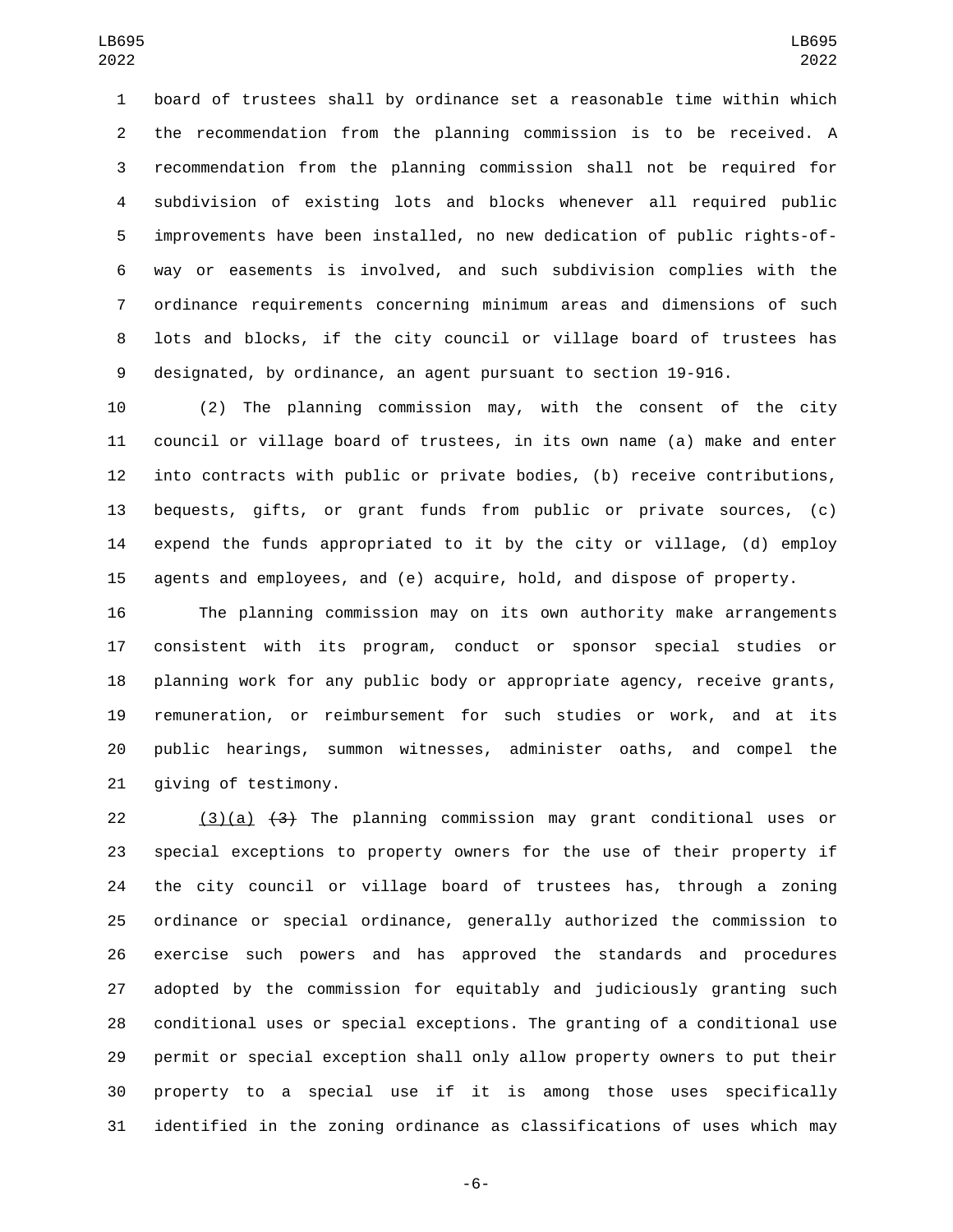require special conditions or requirements to be met by the owners before a use permit or building permit is authorized. The power to grant conditional uses or special exceptions shall be the exclusive authority of the commission, except that the city council or village board of trustees may choose to retain for itself the power to grant conditional uses or special exceptions for those classifications of uses specified in the zoning ordinance. The city council or village board of trustees may exercise such power if it has formally adopted standards and procedures for granting such conditional uses or special exceptions in a manner that is equitable and will promote the public interest. An appeal of a decision by the commission or the city council or village board of trustees regarding a conditional use or special exception shall be made 13 to the district court.

 (b) No city of the first class, city of the second class, or village, or planning commission of such city or village, shall grant a conditional use permit or special exception under subdivision (a) of this subsection to any property owner who is delinquent in the payment of any real property taxes owed to such city or village until such delinquent 19 taxes are paid and collected in full.

 Sec. 5. Section 23-114.01, Reissue Revised Statutes of Nebraska, is 21 amended to read:

 23-114.01 (1) In order to avail itself of the powers conferred by section 23-114, the county board shall appoint a planning commission to be known as the county planning commission. The members of the commission shall be residents of the county to be planned and shall be appointed with due consideration to geographical and population factors. Since the primary focus of concern and control in county planning and land-use regulatory programs is the unincorporated area, a majority of the members of the commission shall be residents of unincorporated areas, except that this requirement shall not apply to joint planning commissions. Members of the commission shall hold no county or municipal office, except that a

-7-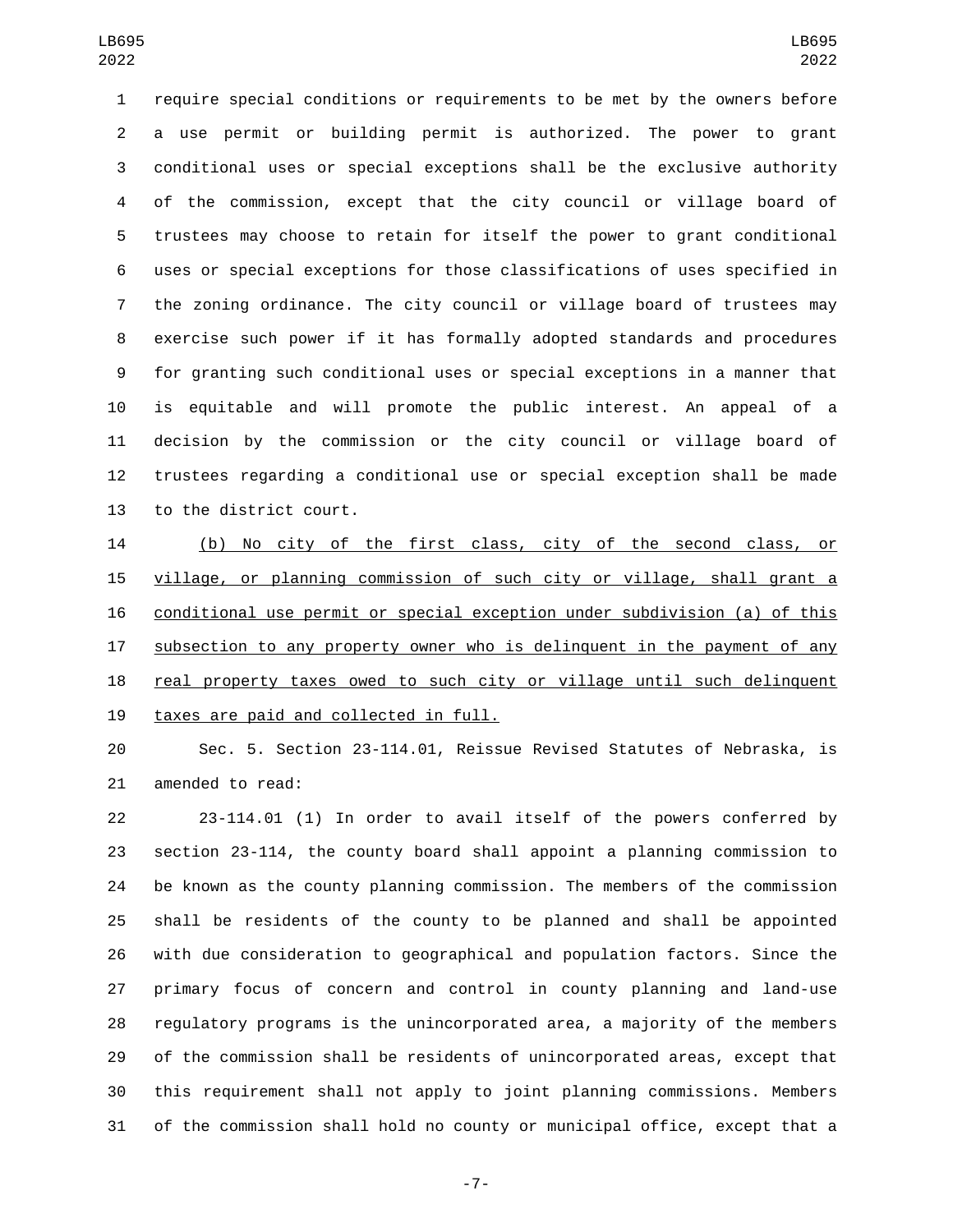member may also be a member of a city, village, or other type of planning commission. The term of each member shall be three years, except that approximately one-third of the members of the first commission shall serve for terms of one year, one-third for terms of two years, and one- third for terms of three years. All members shall hold office until their successors are appointed. Members of the commission may be removed by a majority vote of the county board for inefficiency, neglect of duty, or malfeasance in office or other good and sufficient cause upon written charges being filed with the county board and after a public hearing has been held regarding such charges. Vacancies occurring otherwise than through the expiration of terms shall be filled for the unexpired terms by individuals appointed by the county board. Members of the commission shall be compensated for their actual and necessary expenses incurred in connection with their duties in an amount to be fixed by the county board. Reimbursement for mileage shall be made at the rate provided in section 81-1176. Each county board may provide a per diem payment for members of the commission of not to exceed fifteen dollars for each day that each such member attends meetings of the commission or is engaged in matters concerning the commission, but no member shall receive more than one thousand dollars in any one year. Such per diem payments shall be in addition to and separate from compensation for expenses.

 (2) The commission: (a) Shall prepare and adopt as its policy statement a comprehensive development plan and such implemental means as a capital improvement program, subdivision regulations, building codes, and a zoning resolution; (b) shall consult with and advise public officials and agencies, public utilities, civic organizations, educational institutions, and citizens relating to the promulgation of implemental programs; (c) may delegate authority to any of the groups named in subdivision (b) of this subsection to conduct studies and make surveys for the commission; and (d) shall make preliminary reports on its findings and hold public hearings before submitting its final reports.

-8-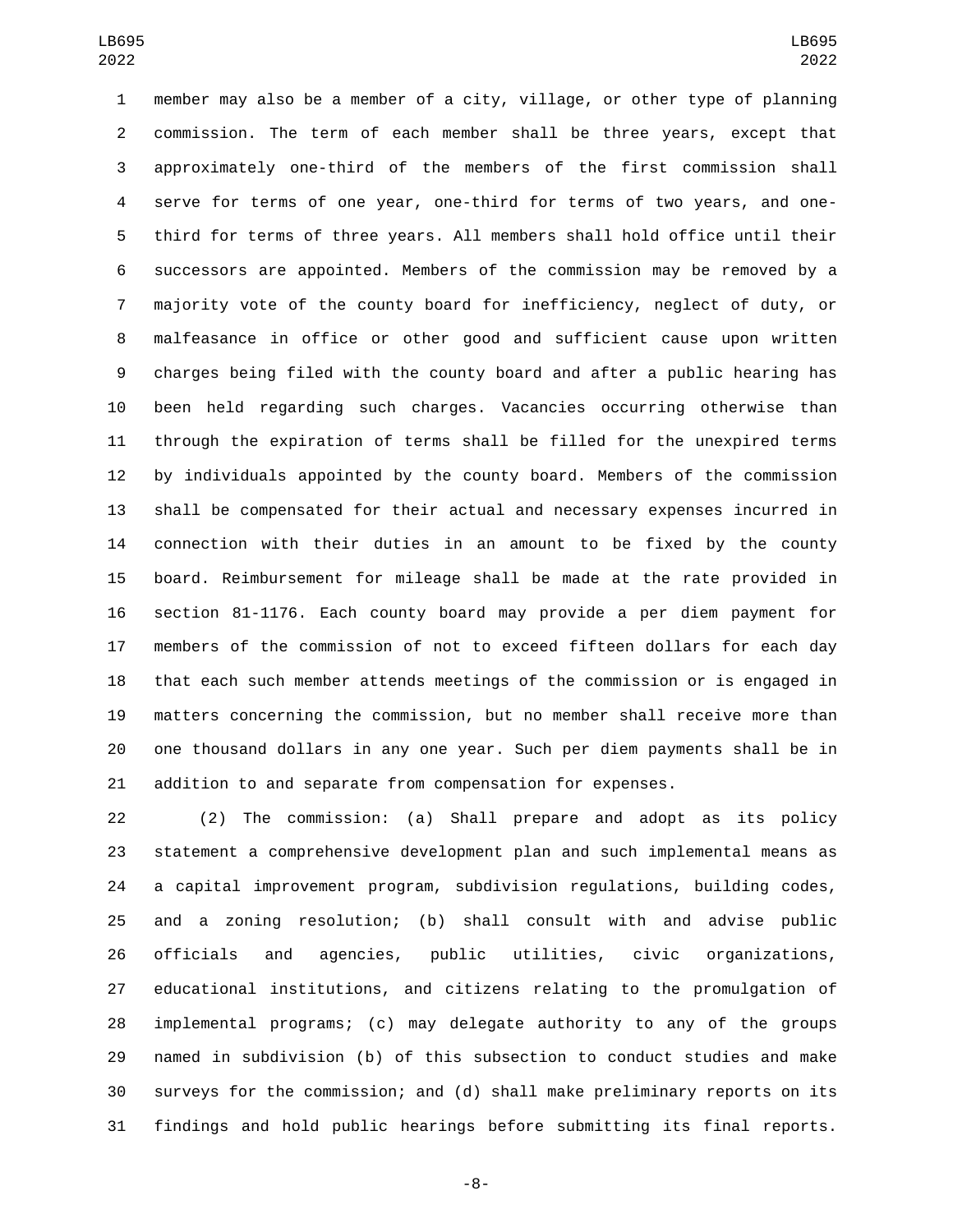The county board shall not hold its public meetings or take action on matters relating to the comprehensive development plan, capital improvements, building codes, subdivision development, or zoning until it has received the recommendations of the commission.

 (3) The commission may, with the consent of the governing body, in its own name: Make and enter into contracts with public or private bodies; receive contributions, bequests, gifts, or grants of funds from public or private sources; expend the funds appropriated to it by the county board; employ agents and employees; and acquire, hold, and dispose of property. The commission may, on its own authority: Make arrangements consistent with its program; conduct or sponsor special studies or planning work for any public body or appropriate agency; receive grants, remuneration, or reimbursement for such studies or work; and at its public hearings, summon witnesses, administer oaths, and compel the 15 giving of testimony.

 (4) In all counties in the state, the county planning commission may grant conditional uses or special exceptions to property owners for the use of their property if the county board of commissioners or supervisors has officially and generally authorized the commission to exercise such powers and has approved the standards and procedures the commission adopted for equitably and judiciously granting such conditional uses or special exceptions. The granting of a conditional use permit or special exception shall only allow property owners to put their property to a special use if it is among those uses specifically identified in the county zoning regulations as classifications of uses which may require special conditions or requirements to be met by the owners before a use permit or building permit is authorized. The applicant for a conditional use permit or special exception for a livestock operation specifically identified in the county zoning regulations as a classification of use which may require special conditions or requirements to be met within an area of a county zoned for agricultural use may request a determination

-9-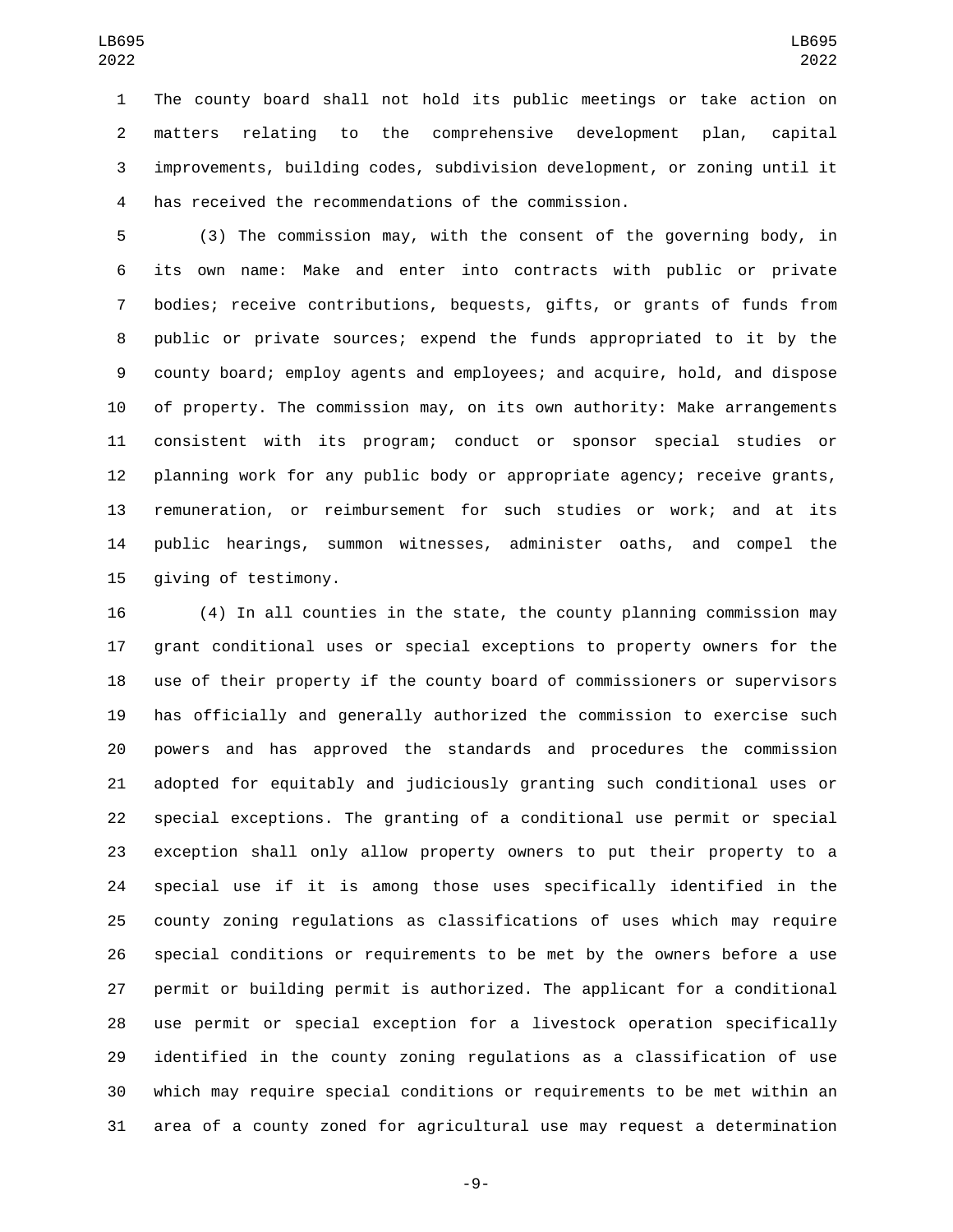of the special conditions or requirements to be imposed by the county planning commission or by the county board of commissioners or supervisors if the board has not authorized the commission to exercise such authority. Upon request the commission or board shall issue such determination of the special conditions or requirements to be imposed in a timely manner. Such special conditions or requirements to be imposed may include, but are not limited to, the submission of information that may be separately provided to state or federal agencies in applying to obtain the applicable state and federal permits. The commission or the board may request and review, prior to making a determination of the special conditions or requirements to be imposed, reasonable information relevant to the conditional use or special exception. If a determination of the special conditions or requirements to be imposed has been made, final permit approval may be withheld subject only to a final review by the commission or county board to determine whether there is a substantial change in the applicant's proposed use of the property upon which the determination was based and that the applicant has met, or will meet, the special conditions or requirements imposed in the determination. For purposes of this section, substantial change shall include any significant alteration in the original application including a significant change in the design or location of buildings or facilities, in waste disposal methods or facilities, or in capacity.

 (5) The power to grant conditional uses or special exceptions as set forth in subsection (4) of this section shall be the exclusive authority of the commission, except that the county board of commissioners or supervisors may choose to retain for itself the power to grant conditional uses or special exceptions for those classifications of uses specified in the county zoning regulations. The county board of commissioners or supervisors may exercise such power if it has formally adopted standards and procedures for granting such conditional uses or special exceptions in a manner that is equitable and which will promote

-10-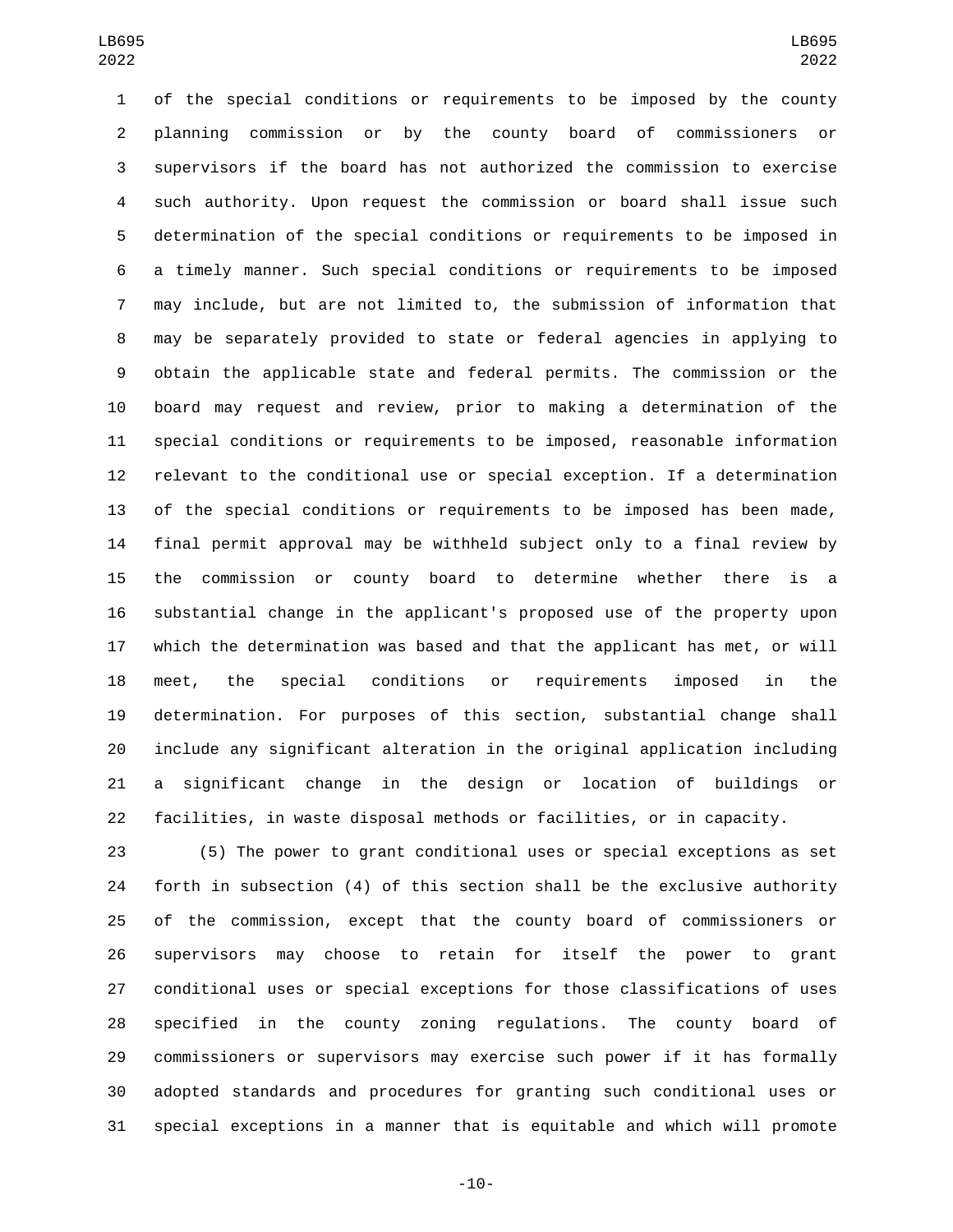the public interest. In any county other than a county in which is located a city of the primary class, an appeal of a decision by the county planning commission or county board of commissioners or supervisors regarding a conditional use or special exception shall be made to the district court. In any county in which is located a city of the primary class, an appeal of a decision by the county planning commission regarding a conditional use or special exception shall be made to the county board of commissioners or supervisors, and an appeal of a decision by the county board of commissioners or supervisors regarding a conditional use or special exception shall be made to the district court.

 (6) Whenever a county planning commission or county board is authorized to grant conditional uses or special exceptions pursuant to subsection (4) or (5) of this section, the planning commission or county board shall, with its decision to grant or deny a conditional use permit or special exception, issue a statement of factual findings arising from the record of proceedings that support the granting or denial of the conditional use permit or special exception. If a county planning commission's role is advisory to the county board, the county planning commission shall submit such statement with its recommendation to the county board as to whether to approve or deny a conditional use permit or 21 special exception.

 (7) No county planning commission or county board shall grant a conditional use permit or special exception under this section to any property owner who is delinquent in the payment of any real property taxes owed to the county until such delinquent taxes are paid and 26 collected in full.

Sec. 6. The Revisor of Statutes shall assign:

(1) Section 1 of this act to Chapter 14, article 4; and

(2) Section 2 of this act to Chapter 15, article 9.

 Sec. 7. Original section 23-114.01, Reissue Revised Statutes of Nebraska, section 19-929, Revised Statutes Cumulative Supplement, 2020,

-11-